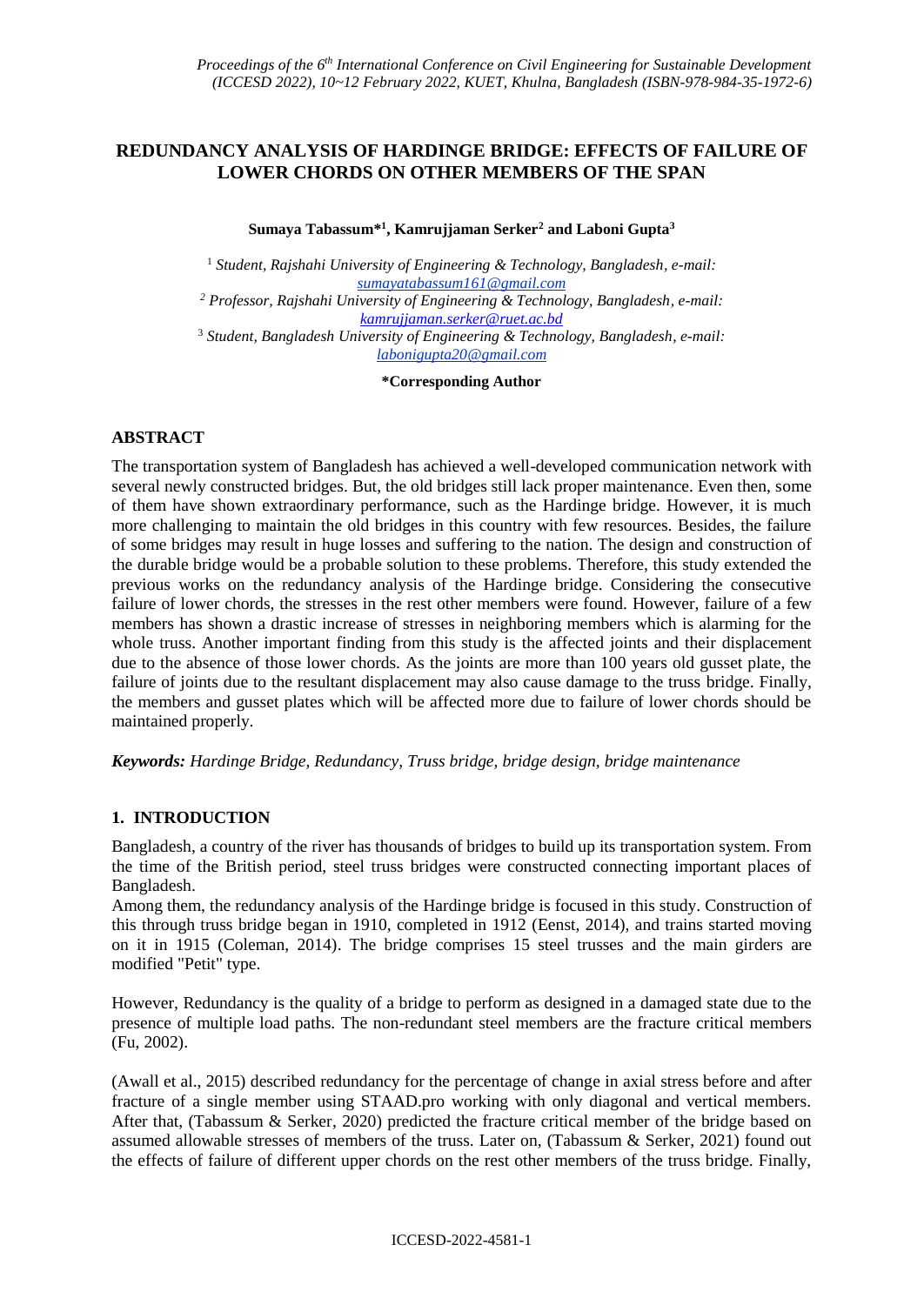this paper aimed to extend the previous study and worked with the effects of failure of lower chords on other members and joints.

## **2. MODELING AND LOAD APPLICATION**

Modeling and moving load applications on Hardinge Bridge on this study were done using STAAD.pro software following (Awall et al., 2015). Sufficient data to predict the present strength of this old bridge is not available. Therefore, the weight of rails and sleepers were taken 0.09 kip/ft uniformly distributed load along the four stringers of the bridge and two trains from opposite directions are crossing the bridge at a time were considered following (Tabassum & Serker, 2020).

## **3. METHODOLOGY**

As the span of the bridge is symmetric, the failure of members from half a portion was considered. Consecutively failure of lower chords was considered and resulting stresses on diagonal and vertical members were studied. Fristly, the stesses of members in intact condition were found out and the members the truss were named as shown in figure 1. Lower chords, Vertical members and Diagonal members are denoted by L, V and II consecutively. Then the methodology of (Tabassum & Serker, 2021) has been repeated for the cases of lower chords.



Figure 1: Edge view and nomenclature of different members of Hardinge Bridge.

### **4. RESULTS AND DISCUSSION**

| <b>Failed</b>                    | <b>Effect of failure</b>                                                                                                              |
|----------------------------------|---------------------------------------------------------------------------------------------------------------------------------------|
| member                           |                                                                                                                                       |
| L1<br>max.<br>stress<br>53.5 ksi | ▵                                                                                                                                     |
|                                  |                                                                                                                                       |
|                                  | L1 - Node Displacements:<br>囯                                                                                                         |
|                                  | $\triangleright$ $\triangleright$ $\triangleright$ $\triangle$ All $\triangle$ Summary /                                              |
|                                  | Horizontal<br>Horizontal<br><b>Vertical</b><br><b>Resultant</b>                                                                       |
|                                  | X<br>Y<br>$\overline{z}$<br>L/C<br><b>Node</b>                                                                                        |
|                                  | in<br>in<br>in<br>in<br>162                                                                                                           |
|                                  | 5.464<br>2 LOAD GEN<br>0.768<br>0.000<br>$-5.410$<br>Max X<br>4.398<br>23 LOAD GE<br>$-0.038$<br>$-0.296$<br>$-4.388$<br>243<br>Min X |
|                                  | 1 LOAD CAS<br>0.000<br>23<br>0.000<br>0.000<br>0.000<br>Max Y                                                                         |
|                                  | 3 LOAD GEN<br>2.359<br>169<br>0.701<br>$-1.490$<br>$-1.689$<br>Min Y                                                                  |
|                                  | 1 LOAD CAS<br>0.651<br>$-0.860$<br>0.150<br>1.089<br>163<br>Max Z                                                                     |
|                                  | Min Z<br>162<br>5.464<br>2 LOAD GEN<br>0.768<br>0.000<br>$-5.410$                                                                     |
|                                  | Maximum nodal displacement 5.46 inch                                                                                                  |

Table 1: Effect of failure of lower chords of truss to different members and nodes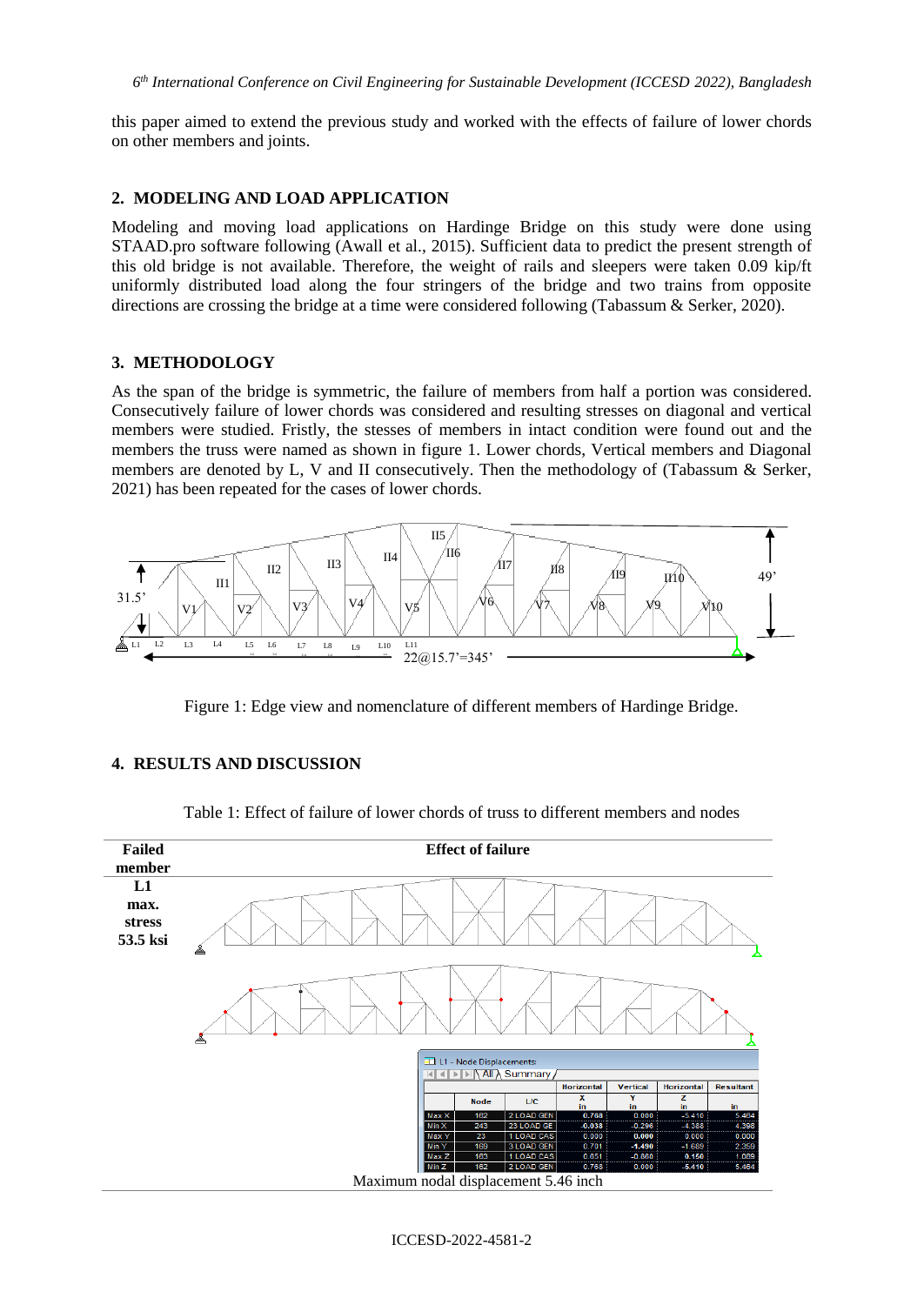

Maximum nodal displacement 4.78 inch



Maximum stress developed at vertical member V1

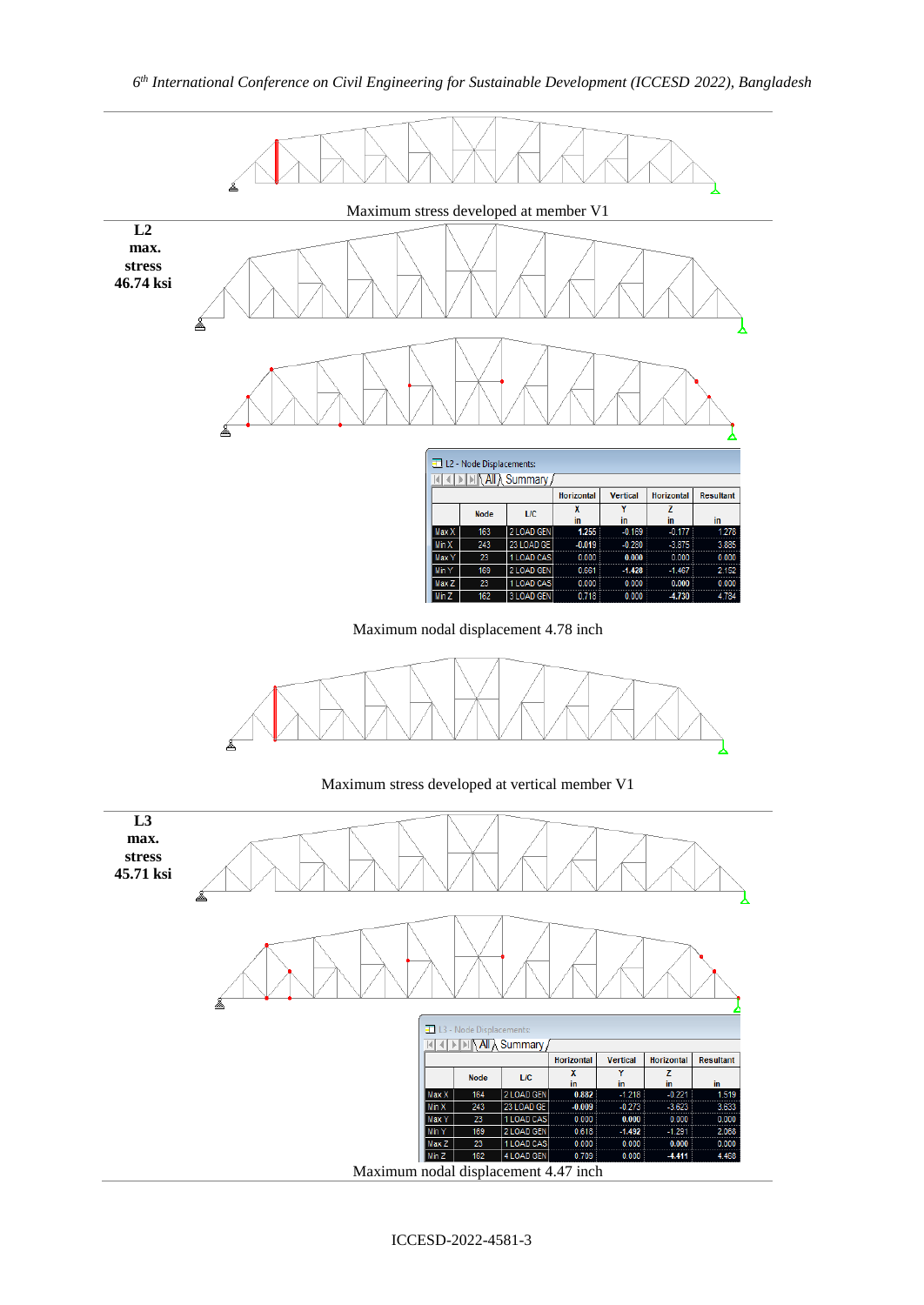

Maximum nodal displacement 4.16 inch

- 23

167

23

 $162$ 

Max Y

Min Y  $Max Z$ 

 $Min Z$ 

1 LOAD CAS

2 LOAD GEN

1 LOAD CAS

3 LOAD GEN

 $0.000$ 

0.575

 $0.000$ 

 $0.727$ 

 $-1.720$ 

 $0.000$ 

 $0.000$ 

 $-0.546$ 

 $0.000$ 

 $-4.09$ 

 $0.000$ 

1.894

 $0.000$ 

4.156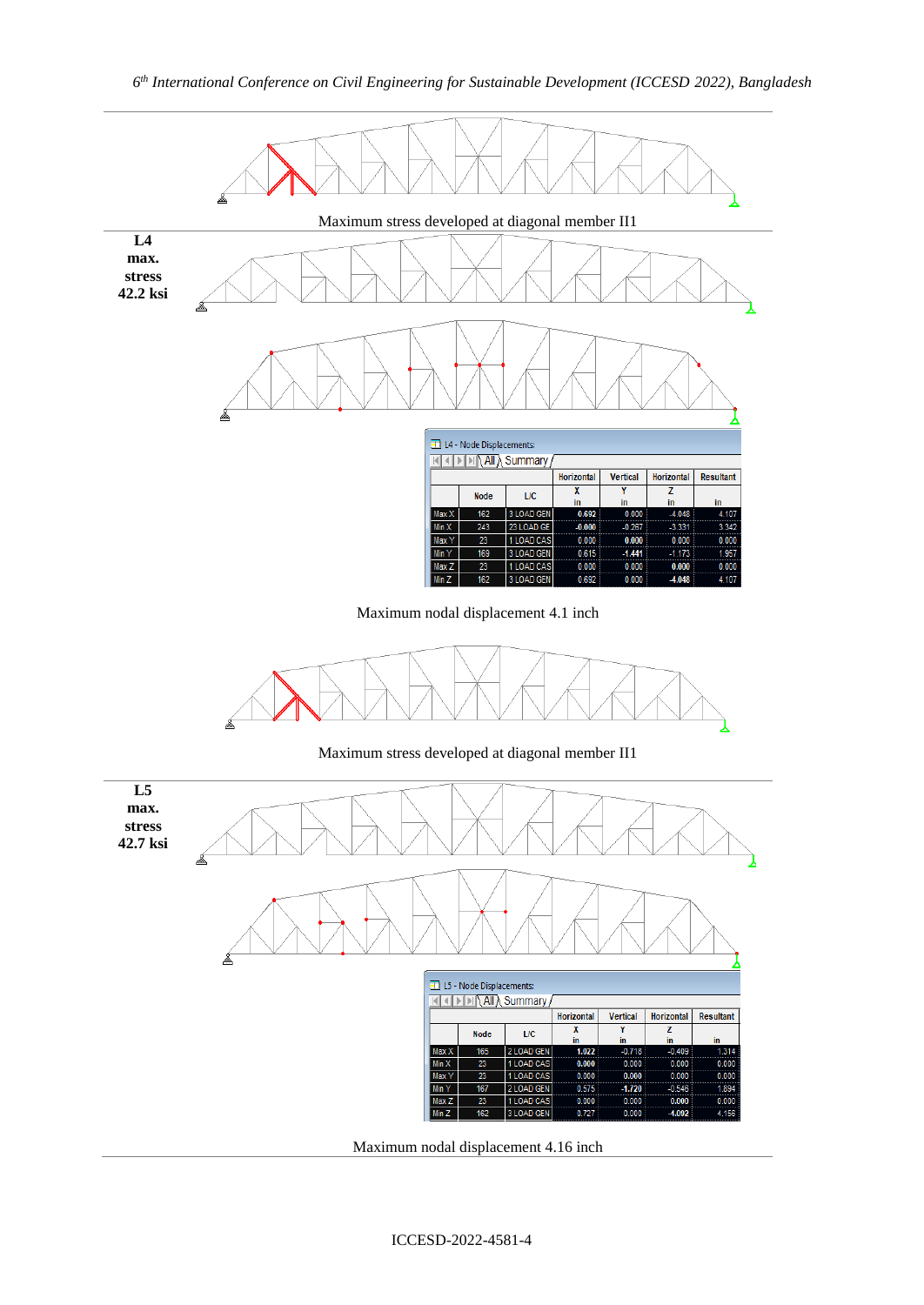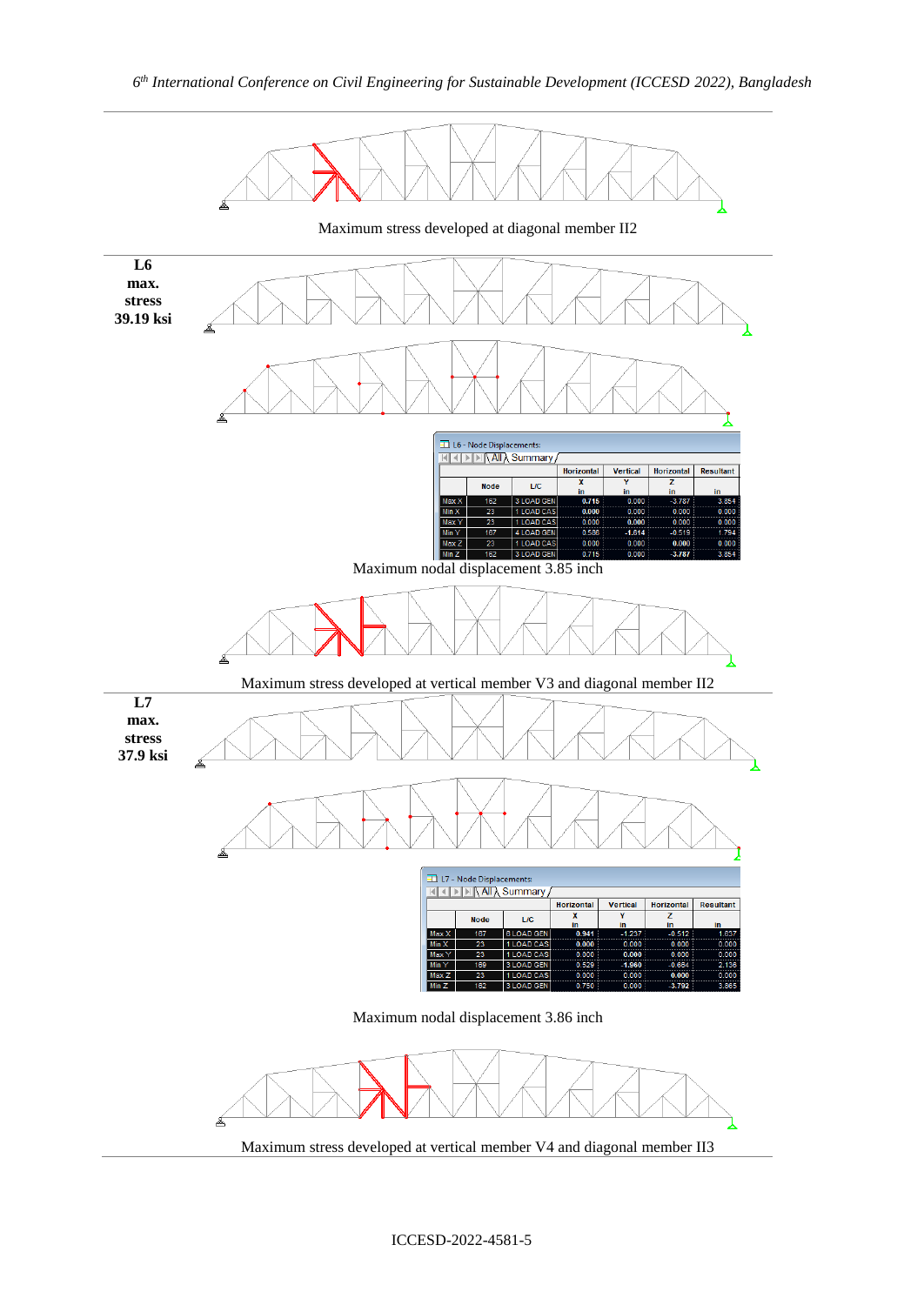

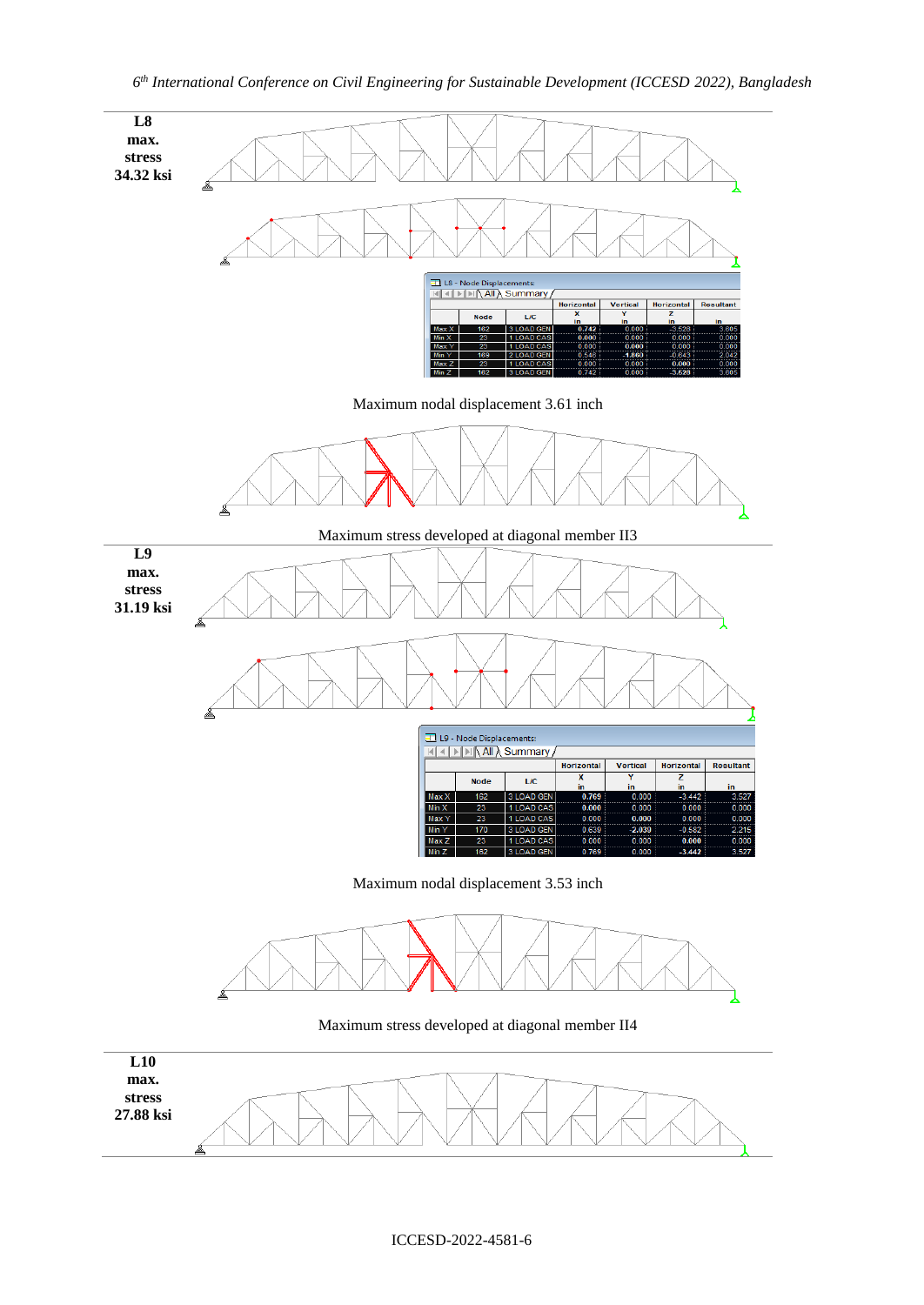

Maximum nodal displacement 3.3 inch



Maximum nodal displacement 3.05 inch

From Table 1, the effects on different members and joints due to the absence of different lower chords are illustrated. Firstly, for the failure of corner lower chord L1, maximum stress induced in neighboring vertical member V1 is 53.5 ksi and the joint on the opposite corner of the truss suffers a maximum displacement of 5.46 inches. Secondly, for the failure of the second corner lower chord L2, maximum stress induced in neighboring vertical member V1 is 46.74 ksi and the joint on the opposite corner of the truss suffers a maximum displacement of 4.78 inches. Thirdly, for the failure of lower chord L3, maximum stress induced in neighboring diagonal member II1 is 45.71 ksi and the joint on the opposite corner of the truss suffers a maximum displacement of 4.78 inches. Forthly, for the failure of lower chord L4, maximum stress induced in neighboring diagonal member II1 is 42.2 ksi and the joint on the opposite corner of the truss suffers a maximum displacement of 4.1 inches. Fifthly, for the failure of lower chord L5, maximum stress induced in neighboring diagonal member II2 is 42.7 ksi and the joint on the opposite corner of the truss suffers a maximum displacement of 4.16 inches. Sixthly, for the failure of lower chord L6, maximum stress induced in neighboring diagonal member II2 and vertical member V3 is 39.19 ksi and the joint on the opposite corner of the truss suffers a maximum displacement of 3.85 inches. Seventhly, for the failure of lower chord L7, maximum stress induced in neighboring diagonal member II3 and vertical member V4 is 37.9 ksi and the joint on the opposite corner of the truss suffers a maximum displacement of 3.86 inches. Eighthly, for the failure of lower chord L8, maximum stress induced in neighboring diagonal member II3 is 34.32 ksi and the joint on the opposite corner of the truss suffers a maximum displacement of 3.61 inches. Ninthly, for the failure of lower chord L9, the maximum stress induced in neighboring